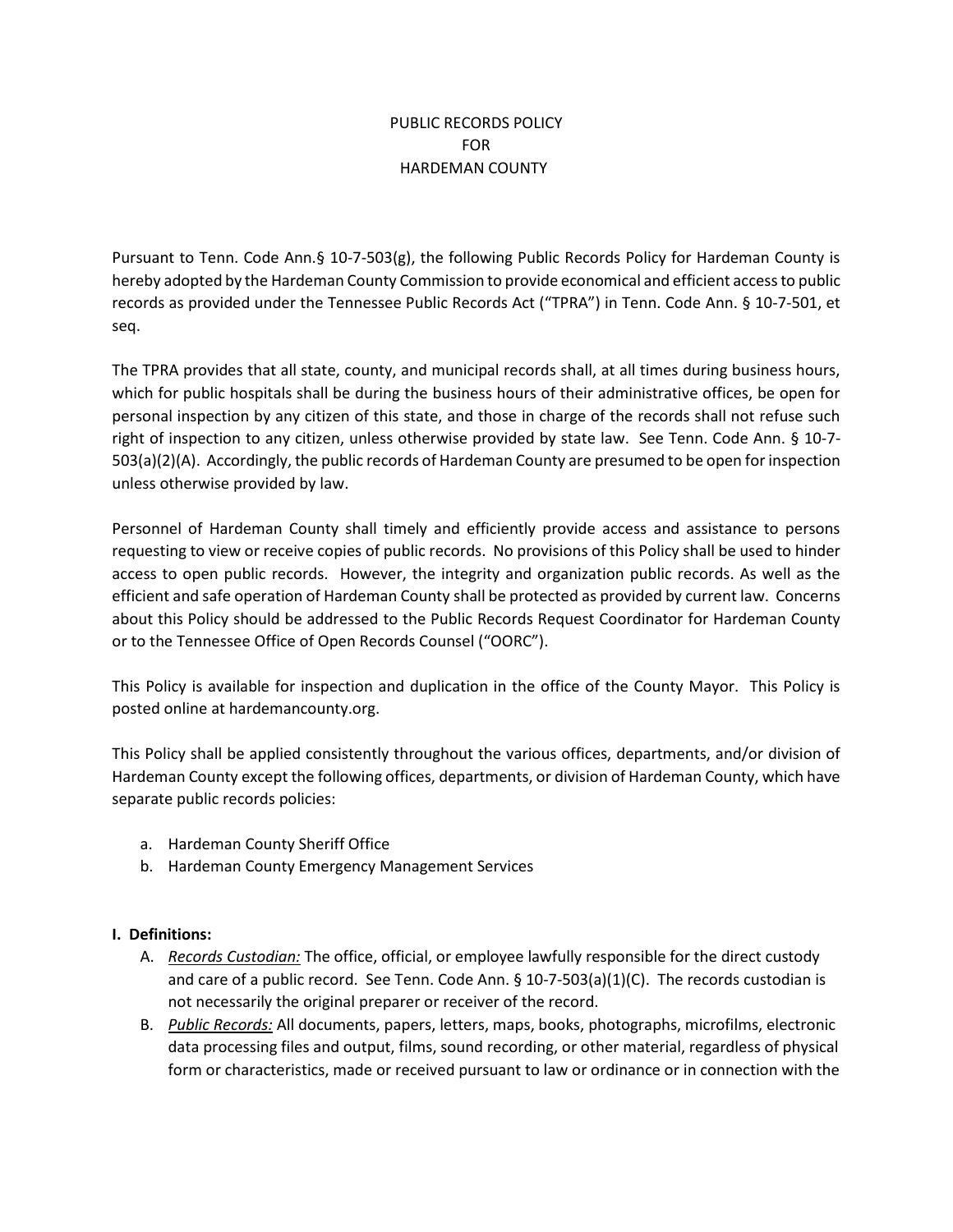transaction of official business by any governmental agency. See Tenn. Code Ann. § 10-7-  $503(a)(1)(A)$ .

- C. *Public Records Request Coordinator:* The individual, or individuals, designated in Section III, A.3 of this Policy who has, or have, the responsibility to ensure public record requests are routed to the appropriate records custodian and are fulfilled in accordance with the TPRA. See Tenn. Code Ann. § 10-7-503(a)(1)(B). The Public Records Request Coordinator may also be a records custodian.
- D. *Requestor:* A person seeking access to a public record, whether it is for inspection or duplication.

# **II. Requesting Access to Public Records**

- A. Public Records requests shall be made to the Public Records Request Coordinator ("PRRC") or his/her designee (or via online submission) in order to ensure public record requests are routed to the appropriate records custodian and fulfilled in a timely manner.
- B. Requests for inspection only cannot be required to be made in writing. The PRRC should request a mailing (or email) address from the requestor for providing any written communication required under the TPRA.
- C. Requests for inspection may be made orally or in writing using the Public Records Request Form at 100 N. Main Street, Bolivar, Tennessee 38008 or by phone at 731.658.3266.
- D. Requests for copies, or requests for inspection and copies, may be made in writing using the Public Records Request Form at 100 N. Main Street, Bolivar, Tennessee 38008.
- E. Proof of Tennessee citizenship by presentation of a valid Tennessee drivers' license (or alternative acceptable form of ID) is required as a condition to inspect or receive copies of public records.

### **III. Responding to Public Records Requests**

- A. Public Record Request Coordinator
	- 1. The PRRC shall review public record requests and make an initial determination of the following:
		- a. If the requestor provided evidence of Tennessee citizenship
		- b. If the records requested are described with sufficient specificity to identify them; and
		- c. If Hardeman County is the custodian of the records.
	- 2. The PRRC shall acknowledge receipt of the request and take any of the following appropriate action(s):
		- a. Advise the requestor of the Policy and the elections made regarding"
			- i. Proof of Tennessee citizenship;
			- ii. Form(s) required for copies;
			- iii. Fees and Labor Costs
			- iv. Aggregation of multiple or frequent requests.
		- b. If appropriate, deny the request in writing, providing the appropriate ground such as one of the following;
			- i. The requestor is not, or has not presented evidence of being, a Tennessee citizen.
			- ii. The request lacks specificity.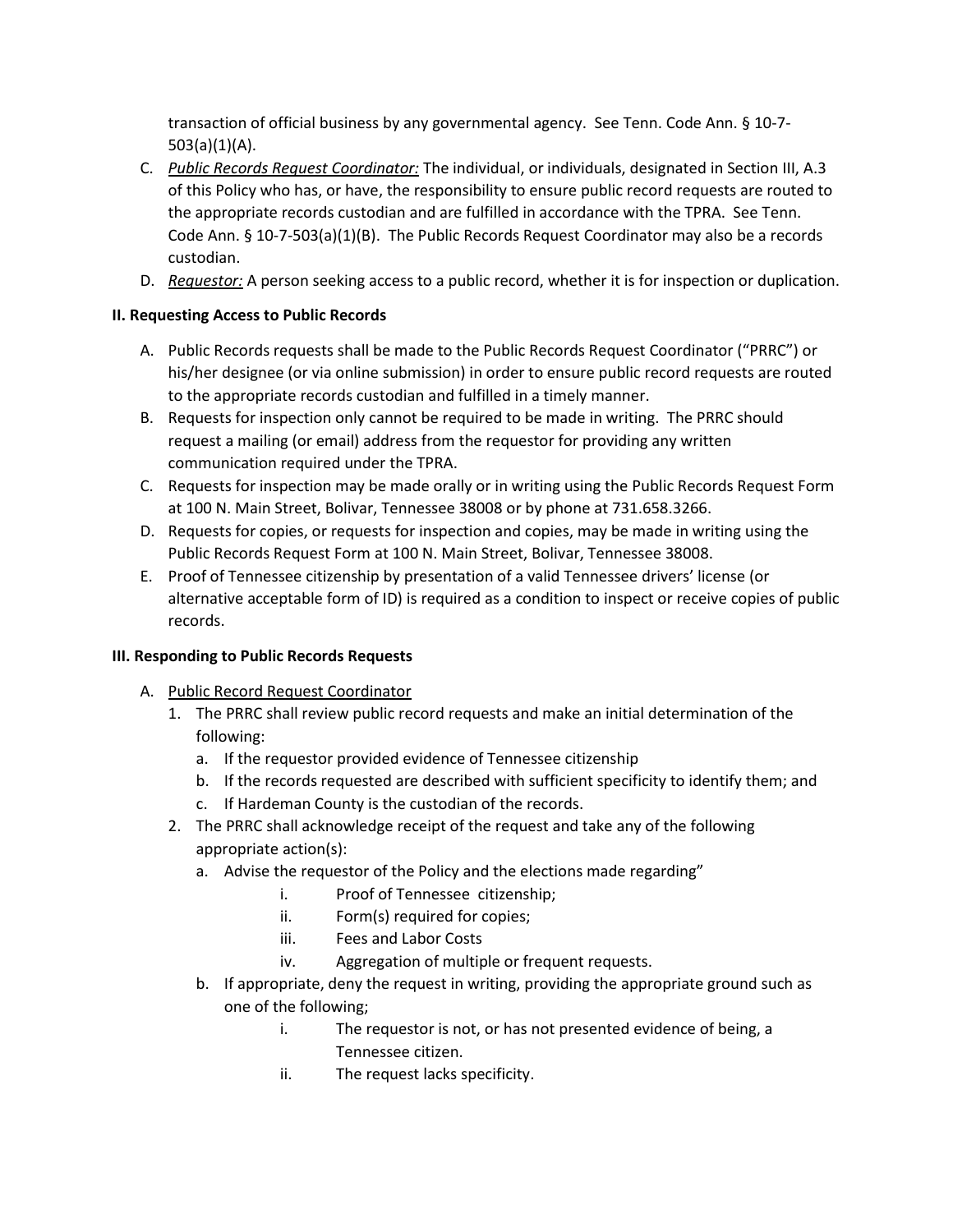- iii. An exemption makes the record not subject to disclosure the the TPRA. (Provide the exemption in written denial)
- iv. Hardeman County is not the custodian of the requested records.
- v. The records do not exist.
- c. If appropriate, contact the requestor to see if the request can be narrowed.
- d. Forward the records request to the appropriate records custodian in Hardeman County.
- e. If requested records are in the custody of a different governmental entity, and the PRRC knows the correct governmental entity, advise the requestor of the correct governmental entity and PRRC for that entity if know.
- 3. The designated PRRC is
	- a. The Hardeman County Mayor Administrative Assistant
	- b. Contact: 100 North Main Street, Bolivar, Tennessee 38008 731.658.3266
- 4. The PRRC shall report to the governing authority on an annual basis about Hardeman County's compliance with the TPRA pursuant to this Policy and shall make recommendations, if any, for improvement or changes to this Policy.

### B. Records Custodian

- 1. Upon receiving a public records request, a records custodian shall promptly make requested public records available in accordance with Tenn. Code Ann. § 10-7-503. If the records custodian is uncertain that an applicable exemption applies, the custodian may consult with the PRRC, counsel, or the OORC.
- 2. If no practicable to promptly provide requested records because additional time in necessary to determine whether the requested records exist; to search for, retrieve, or otherwise gain access to records; to determine whether the records are open; to redact records; or for other similar reason, then a records custodian shall, within seven (7) business days from the records custodian's receipt of the request, send the requestor a completed Public Records Request Response Form.
- 3. If a records custodian denies a public record request, he or she shall deny the request in writing as provided in Section III.A.2.b using the Public Records Request Response Form.
- 4. If a records custodian reasonable determines production of records should be segmented because the records request is for a large volume of records, or additional time is necessary to prepare the records for access, the records custodian shall use the Public Records Request Response Form to notify the requestor that production of the records will be in segments and that a records production schedule will be provided as expeditiously as practicable. If appropriate, the records custodian shul contact the requestor to see if the request can be narrowed.
- 5. If a records custodian discovers records responsive to a records request were omitted, the records custodian should contact the requestor concerning the omission and produce the records as quickly as practicable.
- C. Redaction
	- 1. If a public record contains confidential information or information that is not open for public inspection, the records custodian shall prepare a redacted copy prior to providing access. If questions arise concerning redaction, the records custodian should coordinate with counsel or other appropriate parties regarding review and redaction of records. The records